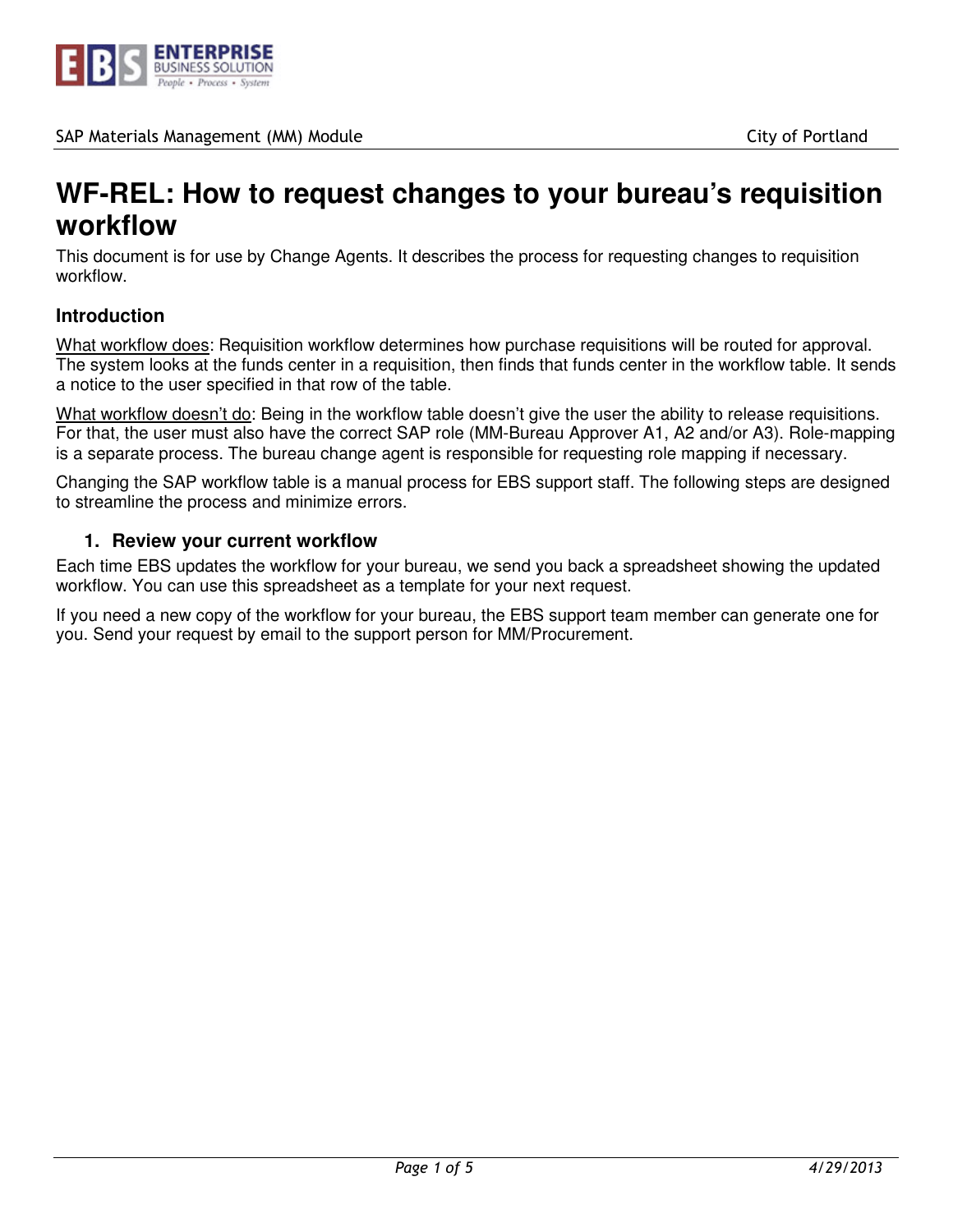

Here's what the workflow spreadsheet looks like:

rg. Clipboard<sup>5</sup> Font Alignment AΖ 10 character funds centers A B. È  $\mathbf{1}$ **FUNDS CENTER LEXALE USERID**  $\overline{2}$ **WAAD000001**  $\mathsf{A}1$ **US SBAILEY** WAAD000001 3  $A2$ **US SBAILEY**  $\overline{4}$ WAAD000001 A3 US WBDAVIDS 5 WAAD000002  $\mathbf{A}1$ **US JBROWN** 6 **WAAD000002** A2 **US JBROWN**  $\overline{A3}$ 7 **WAAD000002 US WBDAVIDS** WAAD000003 8  $A1$ **US WBDAUSTIN** ٢. W ADRIA000 **NS AMBIO MISTAM** 

|     | i de de<br>v.     | - 3            | المطالب             |                   |
|-----|-------------------|----------------|---------------------|-------------------|
| 23. | <b>WACS000004</b> | A1             | <b>US KATHYK</b>    |                   |
|     | 24 WACS000005     | $\mathbf{A}$ 1 | <b>US BARBARA</b>   |                   |
|     | 25 WACS000006     | A1             | <b>US WBLEANNE</b>  |                   |
|     | 26 WACS000007     | Λ1             | <b>US KATHYK</b>    | 4-character funds |
|     | 27 WACS000008     | $\mathbf{A}1$  | <b>US CPOPENUK</b>  | center            |
|     | 28 WACS000010     | A1             | US CAPPETINE        |                   |
| 29. | <b>WACS000011</b> | Δ1             | <b>US RICHB</b>     |                   |
| 30  | WAEN              | A <sub>1</sub> | <b>US WBANNETTE</b> |                   |

Note that full 10-character funds centers as well as 4-character funds centers are shown. Some bureaus also use 2-character funds centers. This provides various levels of granularity for approval. Decisions about this granularity are up to the bureau.

 In this example, WBANNETTE is responsible for approving all requisitions at the A1 level in all funds centers beginning with WAEN. By contrast, each different funds center WAADXXXXXX has its own approval chain.

# **2. Mark changing records for deletion**

In the above example, suppose that users SBAILEY and WBLEANNE (highlighted in yellow) are both changing jobs and will no longer be approving requisitions. Instead, NEWUSER1 will be approving requisitions in WAAD000001, and NEWUSER2 will be taking over in WACS000006.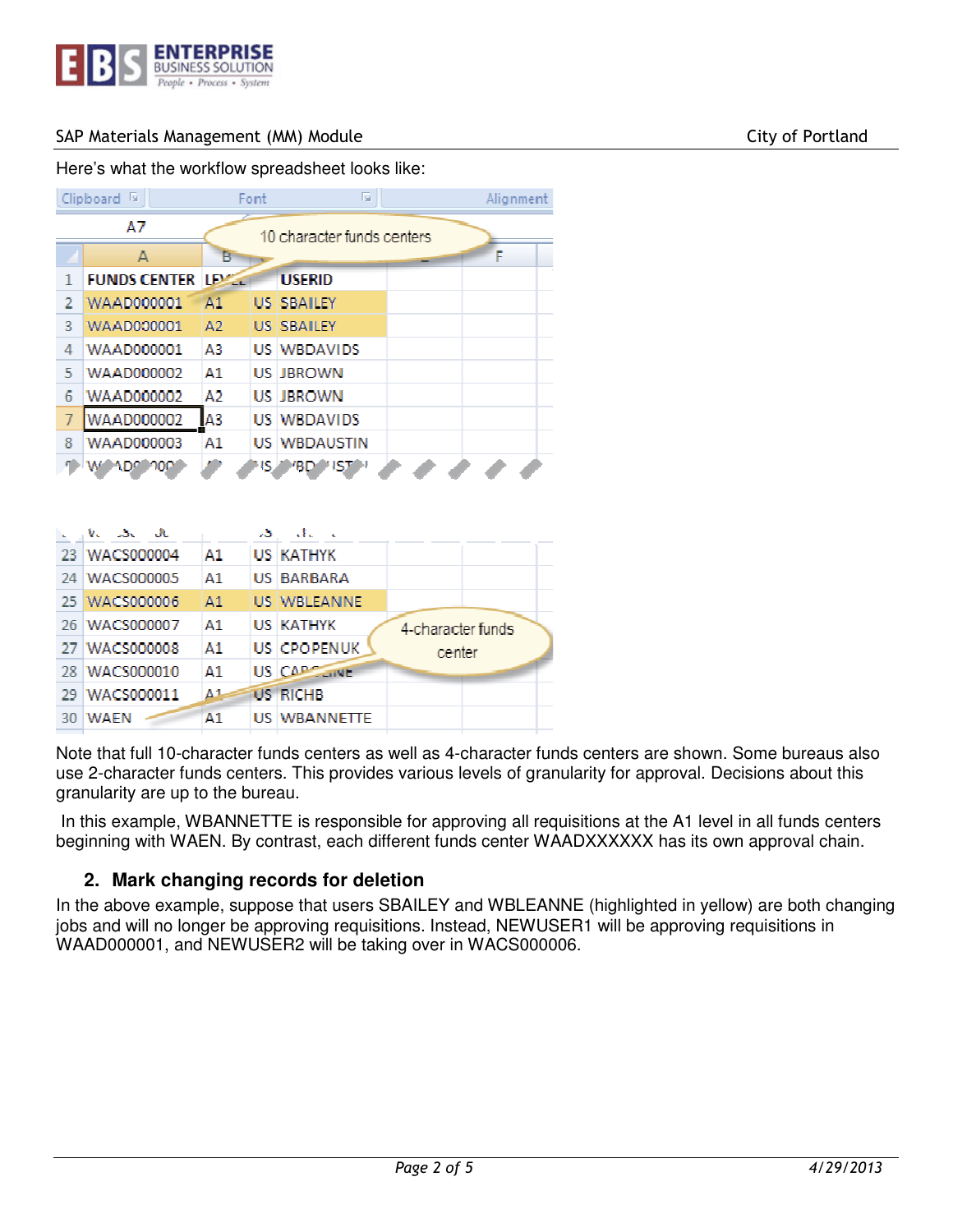

First, mark the changing records for deletion by indicating DELETE in Column E.

|    | Clipboard<br>厅      |                                              | Font | Б                   |               | Alignmen |
|----|---------------------|----------------------------------------------|------|---------------------|---------------|----------|
|    | F25                 | $f_x$<br>$\times$<br><b>DELETE</b><br>v<br>┳ |      |                     |               |          |
|    | A                   | B.                                           | C    | D                   | F             | F        |
|    | <b>FUNDS CENTER</b> | IIVFI.                                       |      | <b>USERID</b>       |               |          |
| 2  | WAAD000001          | Α1                                           |      | <b>US SBAILEY</b>   | <b>DELETE</b> |          |
| 3  | <b>WAAD000001</b>   | A2                                           |      | <b>US SBAILEY</b>   | DELETE        |          |
| 4  | WAAD000001          | AЗ                                           |      | <b>US WBDAVIDS</b>  |               |          |
| 5  | <b>WAAD000002</b>   | $\mathbf{A}1$                                |      | <b>US IBROWN</b>    |               |          |
| 6  | <b>WAAD000002</b>   | AЭ                                           |      | <b>US IBROWN</b>    |               |          |
| 7  | <b>WAAD000002</b>   | AЗ                                           |      | <b>US WBDAVIDS</b>  |               |          |
| 8  | <b>WAAD000003</b>   | $\mathbf{A}1$                                |      | <b>US WBDAUSTIN</b> |               |          |
| жI | мp                  | N                                            |      | "IN<br>۹A           |               |          |

|      | $22.1$ WA, $500$ <sub>3</sub> 003 | ۸ı | <b>US KATHYK</b>   |        |  |
|------|-----------------------------------|----|--------------------|--------|--|
| 23   | <b>WACS000004</b>                 | Δ1 | US KATHYK          |        |  |
| -24  | <b>WACS000005</b>                 | A1 | US BARBARA         |        |  |
|      | 25 WACS000006                     | Λ1 | <b>US WBLEANNE</b> | DELETE |  |
|      | 26 WACS000007                     | Α1 | <b>US KATHYK</b>   |        |  |
| -27  | <b>WACS000008</b>                 | Α1 | <b>US CPOPENUK</b> |        |  |
| 28 I | WACS000010                        | A1 | US ICAROLINE.      |        |  |
| -29  | <b>WACS000011</b>                 | Δ1 | US RICHB           |        |  |
| 30   | <b>WAEN</b>                       | A1 | US IWBANNETTE.     |        |  |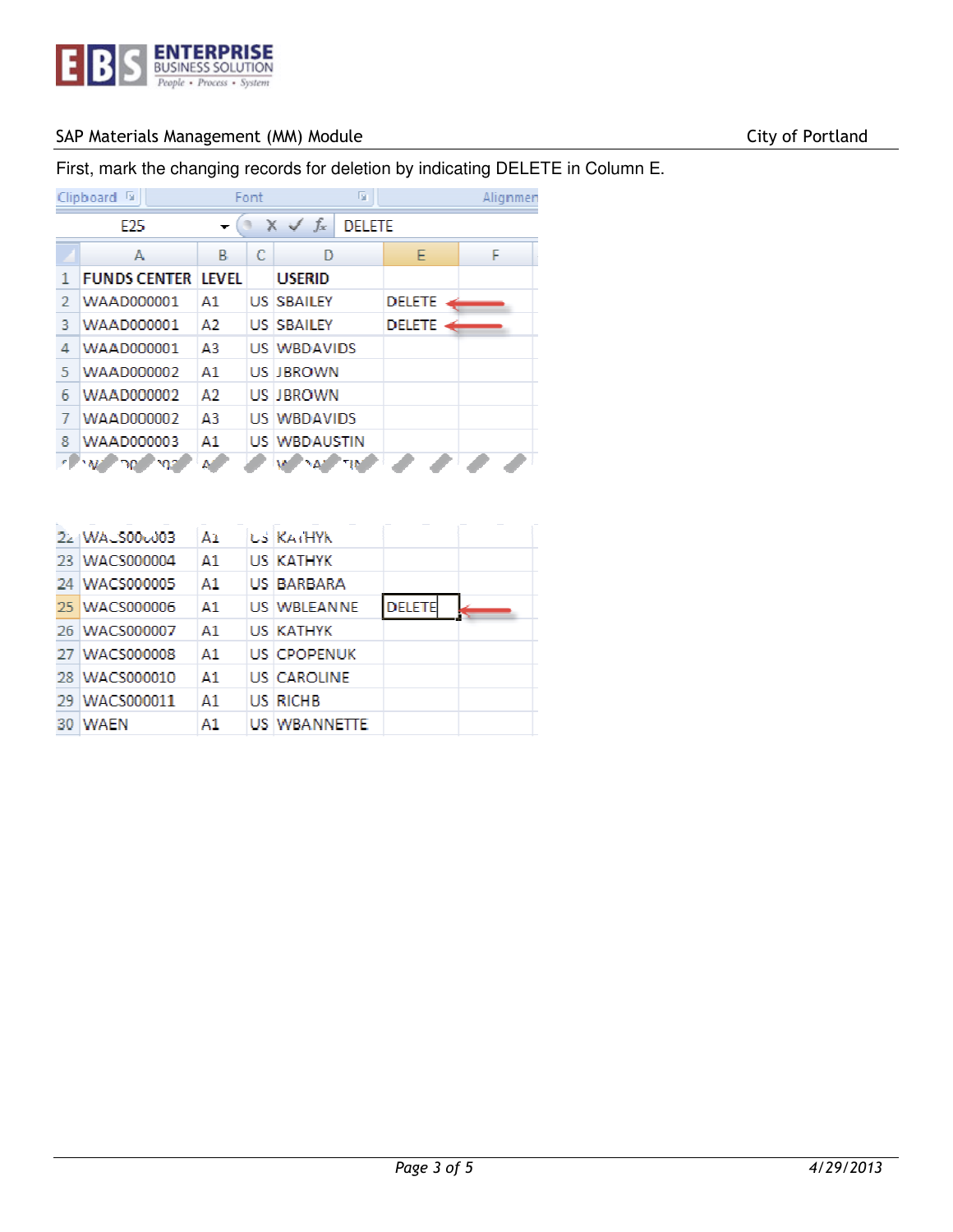

#### **3. Create new rows for the changes**

Next, create a new row for each of the changes. Typically these will be duplcates of the rows you've marked for deletion, but with a different username. Be sure to mark these new rows with ADD in Column E:

|                                                      | Clipboard<br>12   | Font |      | 15                 |            |   | Alignment |  |
|------------------------------------------------------|-------------------|------|------|--------------------|------------|---|-----------|--|
| $f_x$<br>$\times$ $\checkmark$<br><b>ADD</b><br>E106 |                   |      |      |                    |            |   |           |  |
|                                                      | A                 | B    | C    | D                  | E          | F | G         |  |
| 94                                                   | <b>WARP000003</b> | Α2   |      | US JUDI            |            |   |           |  |
| 95                                                   | <b>WARP000004</b> | A1   |      | <b>US JANETS</b>   |            |   |           |  |
| 96                                                   | <b>WARP000004</b> | Α2   |      | <b>US JANETS</b>   |            |   |           |  |
| 97                                                   | <b>WARP000005</b> | A1   |      | <b>US STEVEK</b>   |            |   |           |  |
| 98                                                   | <b>WARP000005</b> | Α2   |      | <b>US STEVEK</b>   |            |   |           |  |
| 99                                                   | <b>WARP000006</b> | Α1   |      | US MYLAT           |            |   |           |  |
|                                                      | L00 WARP000006    | Α2   |      | US WBEDWARDC       |            |   |           |  |
|                                                      | 101 WARP000007    | A1   | US I | <b>DICKR</b>       |            |   |           |  |
|                                                      | L02 WARP000007    | А2   |      | <b>US DICKR</b>    |            |   |           |  |
| LO3                                                  |                   |      |      |                    |            |   |           |  |
|                                                      | L04 WAAD000001    | Α1   |      | <b>US NEWUSER1</b> | ADD        |   |           |  |
|                                                      | L05 WAAD000001    | А2   |      | <b>US NEWUSER1</b> | ADD        |   |           |  |
|                                                      | L06 WACS000006    | A1   | US I | <b>NEWUSER2</b>    | <b>ADD</b> |   |           |  |
| L07                                                  |                   |      |      |                    |            |   |           |  |

# **4. Remove unchanging records**

Strip any unchanging records from the spreadsheet, so that only DELETE and ADD rows remain. Save a copy of the spreadsheet with only these Delete and Add rows in it.

| Clipboard<br>la. |                           |    | Font | г.                  |               | Alic |
|------------------|---------------------------|----|------|---------------------|---------------|------|
| E13              |                           |    |      | $f_x$               |               |      |
|                  | А                         | в  | C    | D                   | E             | F    |
| 1                | <b>FUNDS CENTER LEVEL</b> |    |      | <b>USERID</b>       |               |      |
| 2                | <b>WAAD000001</b>         | Α1 |      | <b>US SBAILEY</b>   | <b>DELETE</b> |      |
| з                | <b>WAAD000001</b>         | Α2 |      | <b>US SBAILEY</b>   | <b>DELETE</b> |      |
| 4                | <b>WACS000006</b>         | А1 |      | <b>US WBI FANNE</b> | <b>DELETE</b> |      |
| 5                | <b>WAAD000001</b>         | А1 |      | <b>US NEWUSER1</b>  | ADD           |      |
| 6                | <b>WAAD000001</b>         | Δ2 |      | <b>US NEWUSER1</b>  | ADD           |      |
| 7                | <b>WACS000006</b>         | Α1 |      | <b>US NEWUSER2</b>  | ADD           |      |
| 8                |                           |    |      |                     |               |      |

# **5. Submit a helpdesk ticket**

Submit a helpdesk ticket with a subject line that mentions **SAP Requisition Workflow Changes**. Attach your Add/Delete spreadsheet.

NOTE: The ticket may also include any role-mapping changes relating to the request (for example, NEWUSER1 and NEWUSER2 both need the MM-Bureau Approver A1 and A2 roles).